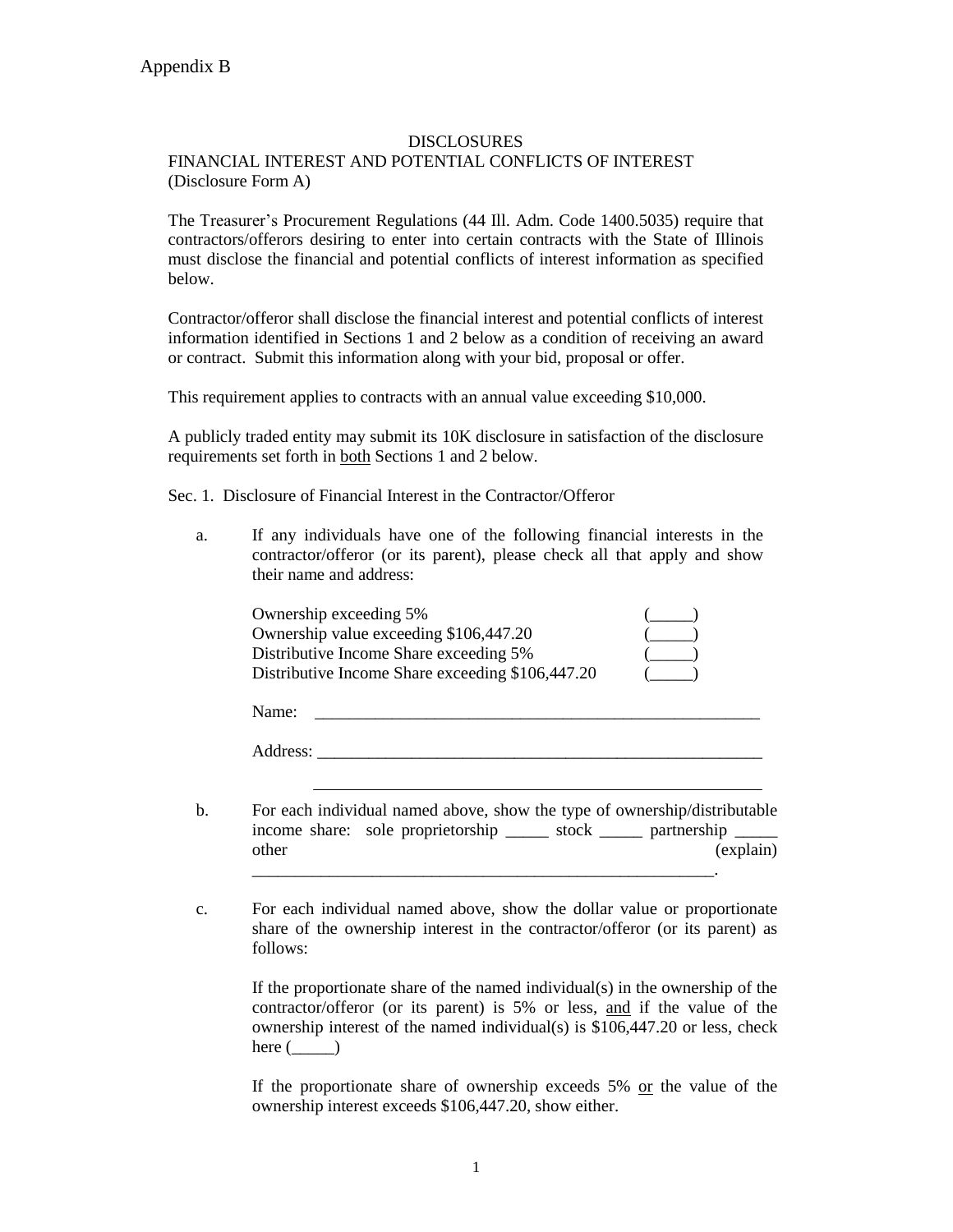The percent of ownership \_\_\_\_\_\_\_\_\_\_\_\_\_% or The value of the ownership interest  $\quad \quad \text{\$}$ 

Sec. 2. Disclosure of Potential Conflicts of Interest. For each of the individuals having the level of financial interest identified in Section 1 above, check "Yes" or "No" to indicate which, if any, of the following potential conflicts of interest relationships apply. If "Yes," please describe (use space under applicable section to explain your answers – attach additional pages as necessary).

| a. | State employment, currently or in the previous 3<br>years, including contractual employment of services                                                                                                                                                                                                                                                                                                                                 | Yes | N <sub>o</sub> |
|----|-----------------------------------------------------------------------------------------------------------------------------------------------------------------------------------------------------------------------------------------------------------------------------------------------------------------------------------------------------------------------------------------------------------------------------------------|-----|----------------|
| b. | State employment for spouse, father, mother, son, or<br>daughter, including contractual employment for<br>services in the previous 2 years.                                                                                                                                                                                                                                                                                             | Yes | N <sub>o</sub> |
| c. | Elective status; the holding of elective office of the<br>State of Illinois, the government of the United States,<br>any unit of local government authorized by the<br>Constitution of the State of Illinois, or the statutes of<br>the State of Illinois currently or in the previous 3 years.                                                                                                                                         | Yes | N <sub>o</sub> |
| d. | Relationship to anyone holding elective office<br>currently or in the previous 2 years; spouse, father,<br>mother, son, or daughter.                                                                                                                                                                                                                                                                                                    | Yes | N <sub>o</sub> |
| e. | Appointive office; the holding of any appointive<br>government office of the State of Illinois, the United<br>States of America, or any unit of local government<br>authorized by the Constitution of the State of Illinois or<br>the statutes of the State of Illinois, which office entitles<br>the holder to compensation in excess of expenses<br>incurred in the discharge of that office currently or in<br>the previous 3 years. | Yes | N <sub>o</sub> |
| f. | Relationship to anyone holding appointive office<br>currently or in the previous 2 years; spouse, father,<br>mother, son, or daughter.                                                                                                                                                                                                                                                                                                  | Yes | N <sub>o</sub> |
| g. | Employment, currently or in the previous 3 years, as<br>or by any registered lobbyist of the State<br>government.                                                                                                                                                                                                                                                                                                                       | Yes | N <sub>o</sub> |
| h. | Relationship to anyone who is or was a registered<br>lobbyist in the previous 2 years; spouse, father,<br>mother, son, or daughter.                                                                                                                                                                                                                                                                                                     | Yes | N <sub>o</sub> |
| i. | Compensated employment, currently or in the<br>previous 3 years, by any registered election or re-                                                                                                                                                                                                                                                                                                                                      | Yes | N <sub>o</sub> |